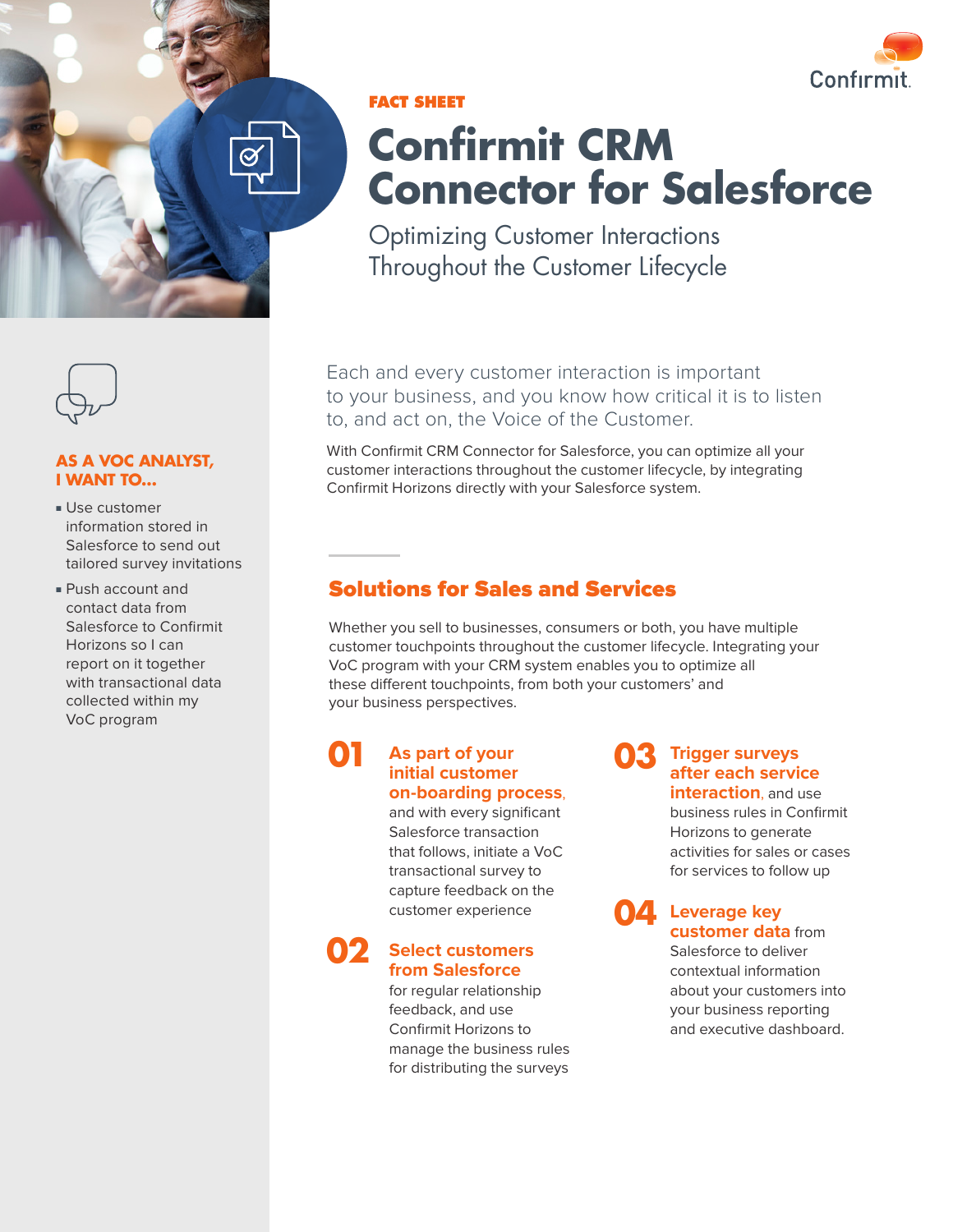## Optimized Experience for Customers

Don't frustrate customers by asking questions to which you already know the answer.

By integrating your VoC and CRM solutions, the relevant data is automatically available. This ensures that the survey is targeted to the specific environment of the customer – streamlining the process, and showing that you value them.

Similarly, you can create highly targeted customer lists to enable you to ask very specific, valuable questions. For example, you can focus on resolving localized issues – such as delivery problems that affected only customers who bought a particular product in a single region during a defined period of time – and find out exactly how the situation impacted them, and what you need to do to keep their business in future. Or build lists of customers who are coming to the end of their contract with you, and gain valuable feedback about their intention to renew while you are still able to impact that decision.

## Optimized Experience for Business Users

There are many different profiles of users for an integrated CRM and VoC solution.

In a B2B environment, along with your VoC team, you will have marketing teams, new business sales and account management teams, and services and support teams all undertaking different forms of customer interaction.

With the enterprise capabilities of Confirmit Horizons, it isn't necessary for all users to have access to the CRM system, which can be prohibitively expensive. Confirmit Horizons users do not need end user access to the CRM system to pull sales and services information and deliver the required surveys, reports, dashboards and action management programs to fulfil their job function.

The flexibility of the integrated solution ensures the right kind of access for different business users. For example:



**Sales** teams may want to work mainly in Salesforce, while VoC and marketing teams need access to both systems



**Services** teams that use Salesforce for case management will work in Salesforce



### **Business** users

outside these domains will probably only need access to Confirmit Horizons.

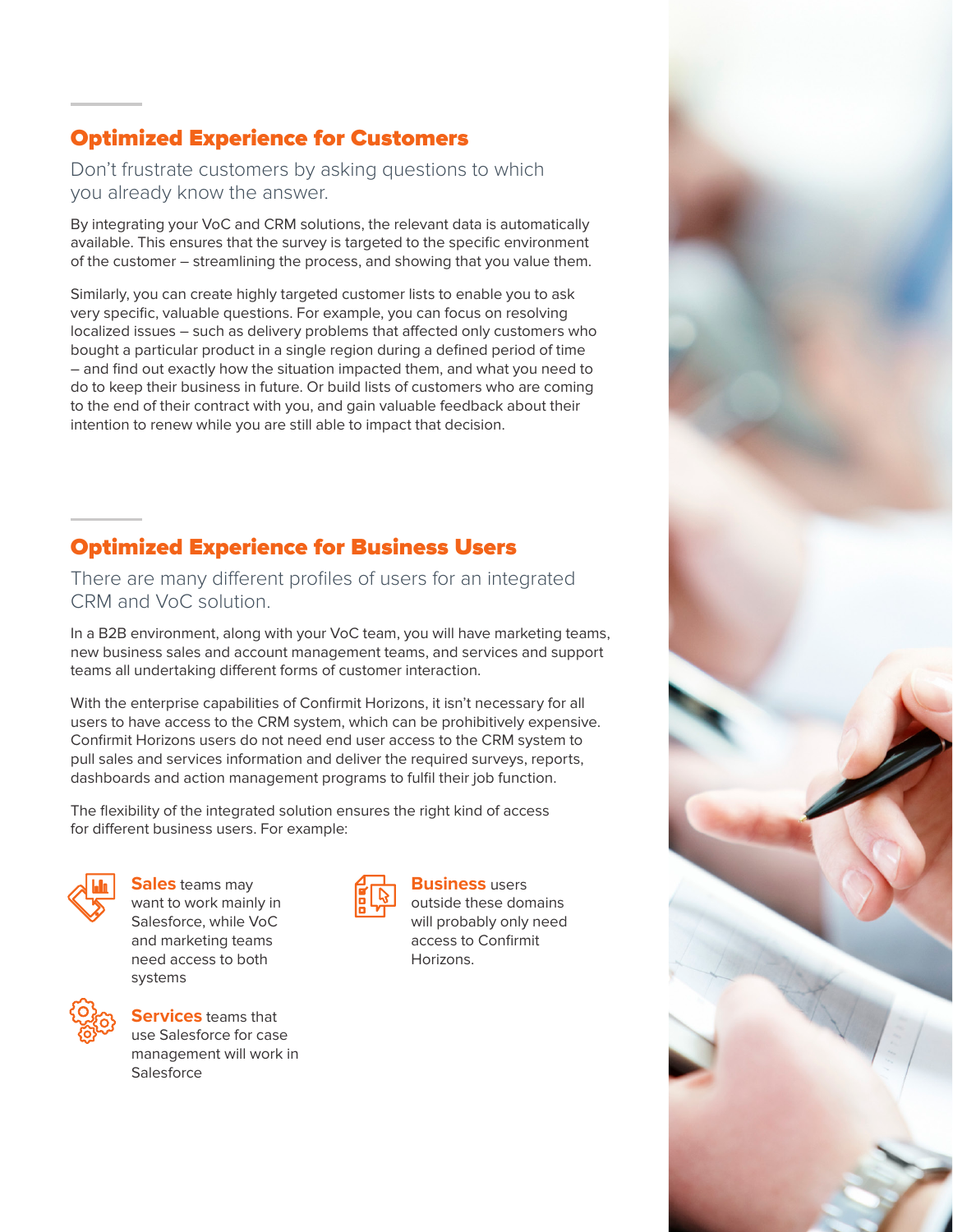# **Optimized Customer Interactions**

All this requires an enterprise-capable VoC solution that is tightly integrated with a CRM system such as Salesforce.

When users access their business reports, executive dashboards and business applications, they should always see the most up-to-date and relevant customer interaction data, whichever solution they work with. It should also be easy to configure and manage the integration without always having to draw on resources from the VoC software vendor. Confirmit CRM Connector for Salesforce delivers all of this, so you can ensure that your customers get the best experiences possible.

### **Account Managers 01**

Want to see the latest KPI scores – satisfaction, NPS®, etc. - from their customers and their contacts



 $\mathbb{H}$ 

# **Voice of the Customer Teams 02**

Require actions triggered within Salesforce to close the loop on issues raised by customers

# **Services Teams 03**

Need cases automatically created for them when customers flag product or service issues, and they want to see the current context of the account when responding to a service issue

### **Business Executives 04**

Must have dashboards to intelligently analyze key customer metrics alongside the VoC feedback to identify the most important drivers of satisfaction and revenue



Want to see reports that draw together key metrics of business performance with feedback data from customer interactions.

|    |                               | Confirmit.                                       | CRIA Connect / Connect: Confirmit to Salesforce                                                    |                   |  |  |        | ı      |
|----|-------------------------------|--------------------------------------------------|----------------------------------------------------------------------------------------------------|-------------------|--|--|--------|--------|
|    |                               |                                                  | 1 Select source / 2 Select Salesforce object / 3 Select questions 4 Task setup 5 Review and finish |                   |  |  | Cancel | Next-i |
|    |                               | All                                              | Selected 3                                                                                         |                   |  |  |        |        |
|    |                               |                                                  | $\le$ $\odot$ $\,$ q2 Had interaction with representative                                          | ALREADY MAPPED    |  |  |        |        |
| ×. |                               | (c) g3 Type of request                           |                                                                                                    | ALREADY MAPPED    |  |  |        |        |
|    |                               | (b) q4 Satisfaction of resolution                |                                                                                                    |                   |  |  |        |        |
| ۰  |                               | 53 g6 Rating of representative                   |                                                                                                    |                   |  |  |        |        |
| о. | @ @ Comment about interaction |                                                  |                                                                                                    |                   |  |  |        |        |
| ۰  |                               | <b>III</b> Contact Contact                       |                                                                                                    |                   |  |  |        |        |
|    |                               | # CaselD CaselD                                  |                                                                                                    |                   |  |  |        |        |
|    |                               | √ © email Email                                  |                                                                                                    | ALREADY MAPPED    |  |  |        |        |
|    |                               | < (ii) name Name                                 |                                                                                                    | ALREADY MAPPED    |  |  |        |        |
| O. |                               | @ loyalty Loyalty                                |                                                                                                    |                   |  |  |        |        |
|    |                               | (c) storeNumber Store Number                     |                                                                                                    |                   |  |  |        |        |
|    |                               | C country Country                                |                                                                                                    | ALREADY MAPPED    |  |  |        |        |
|    |                               | Et q5 Contact information                        |                                                                                                    | CAN NOT BE MAPPED |  |  |        |        |
|    |                               |                                                  | 52 OSAT Overall satisfaction with TechShop                                                         |                   |  |  |        |        |
| o. |                               | 53 recommend Would recommend to friend or family |                                                                                                    |                   |  |  |        |        |
| ۰  |                               |                                                  | C ProjectID This survey ProjectID                                                                  |                   |  |  |        |        |
| ۰  |                               |                                                  | # ResplD Internal unique respondent ID                                                             |                   |  |  |        |        |



Selecting questions for transfer from Confirmit Horizons to Salesforce

Reviewing data for transfer from Salesforce to Confirmit Horizons